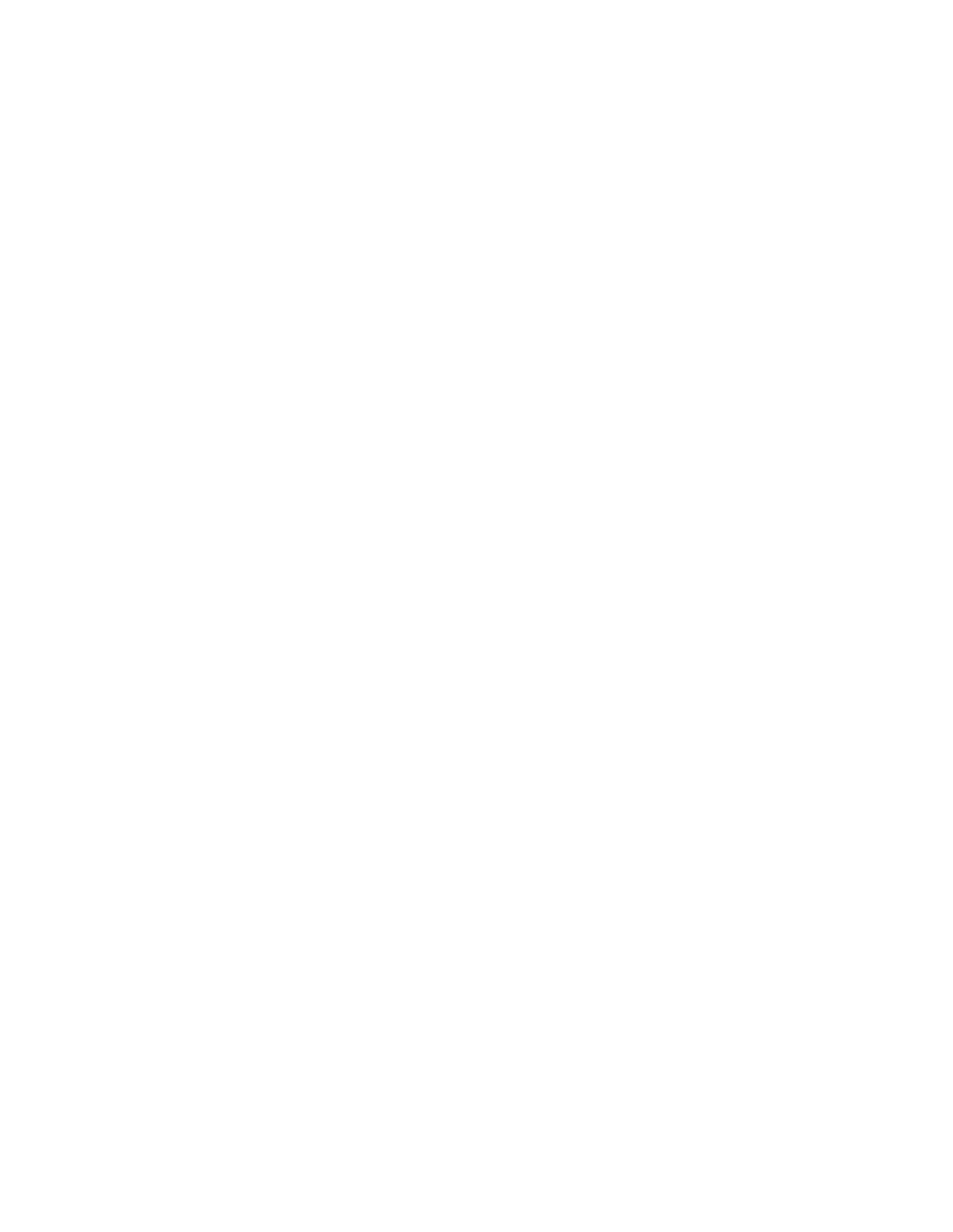# Pastor of Adult Ministries SMCC St George Campus

## **Position Summary:**

This Pastor serves South Mountain Community Church (SMCC) by being the champion of all things related to first impressions, assimilation, next steps, small groups, and adult ministry. They are a highly relational leader who serves as the point person for (a) Guest Services and Safety Team leaders, (b) small group leaders, (c) all first-time guests, and (d) any SMCC Ministry leader at their campus. They help all members of SMCC grow in their understanding and practice of authority, identity, and activity as defined by the SMCC Way.

# **Key Attributes:**

- **Catalytic Leader:** Able to rally people to a cause
- **Team Builder:** Can build teams and create high-capacity leaders that build more teams
- **Relational Leader:** Friendly and has the ability to relationally fuel those on their team
- **Quality Manager:** Looking for ways to improve, sensitive to misses, and committed to excellence
- **Cheerleader:** Encouraging those on their team constantly and celebrating other ministries in their success
- **Carrier of the DNA:** Live out and pass on the SMCC mission, vision, and values
- **Solution Specialist:** Able to identify current and future problems and implement solutions
- **Systems Expert:** Can build, manage, and operate systems and processes at an extremely high level
- **Conflict Resolver:** Unafraid to tackle interpersonal conflicts, ministry misalignment, or issues of sin
- **Pastor:** Has a heart for people and kingdom expansion

#### . **Organizational Relationships:**

- Directly accountable to the Campus Pastor (CP)
- Manages volunteers in Guest Services and Safety Team
- Leads small group leaders and coaches
- Implements SMCC U classes and processes
- Attends/participates in relevant meetings included but not limited to:
	- o Weekly staff meeting
	- o Monthly all-staff
	- o Bi-monthly leadership and communicator meetings